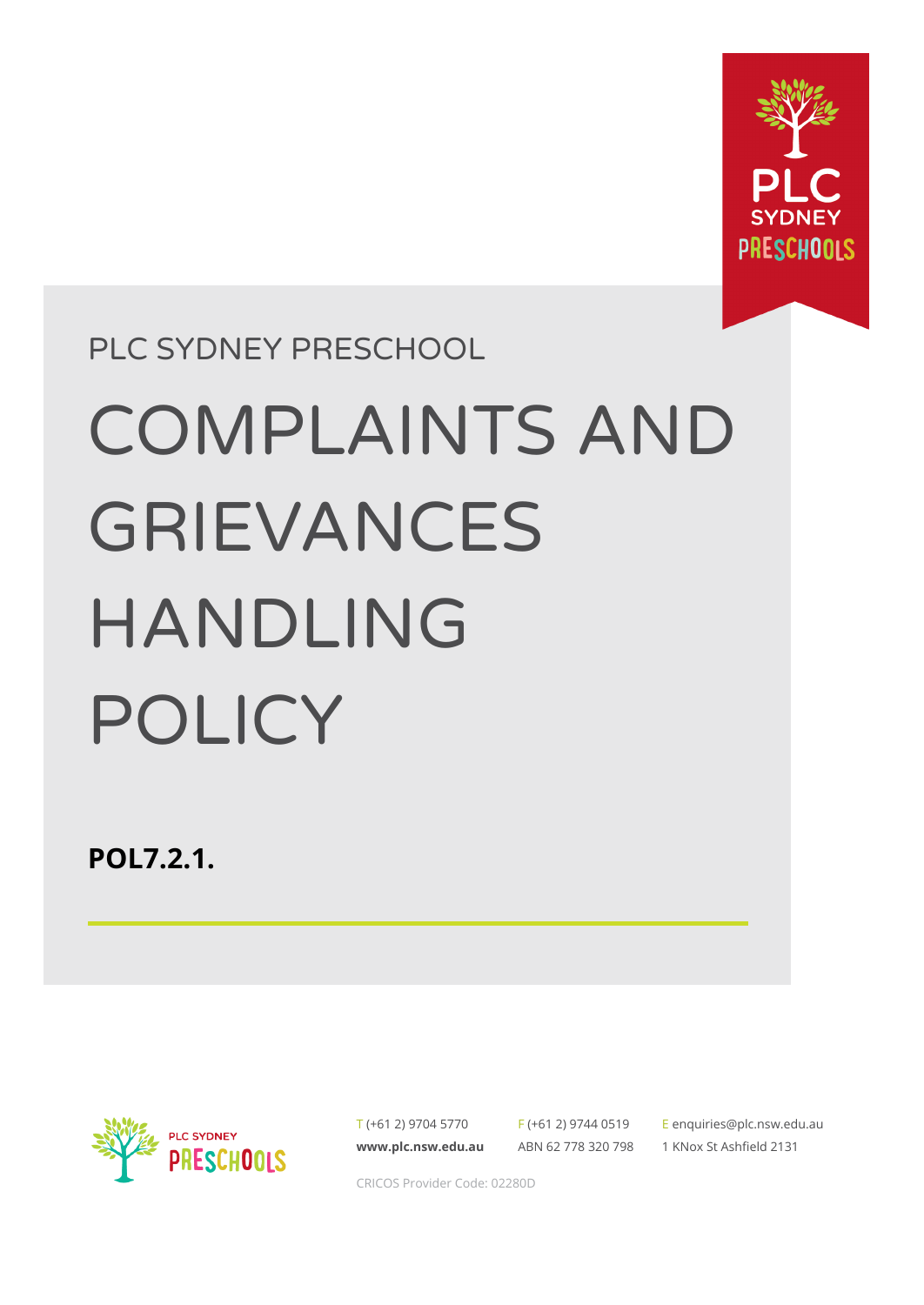| <b>Name of Policy</b>      | PLC SYDNEY PRESCHOOL COMPLAINTS AND GRIEVANCES HANDLING<br><b>POLICY</b> |
|----------------------------|--------------------------------------------------------------------------|
| <b>Policy Number</b>       | POL7.2.1.                                                                |
| <b>Policy Status</b>       | APPROVED                                                                 |
| Date Effective             | January 2020                                                             |
| <b>Last Edited</b>         | 1 July 2021                                                              |
| <b>Date of Next Review</b> | 1 July 2023                                                              |
| <b>Review Period</b>       | Every two years or as required as a result of legislative changes        |
| <b>Contact Person</b>      | Head of Compliance and Human Resources                                   |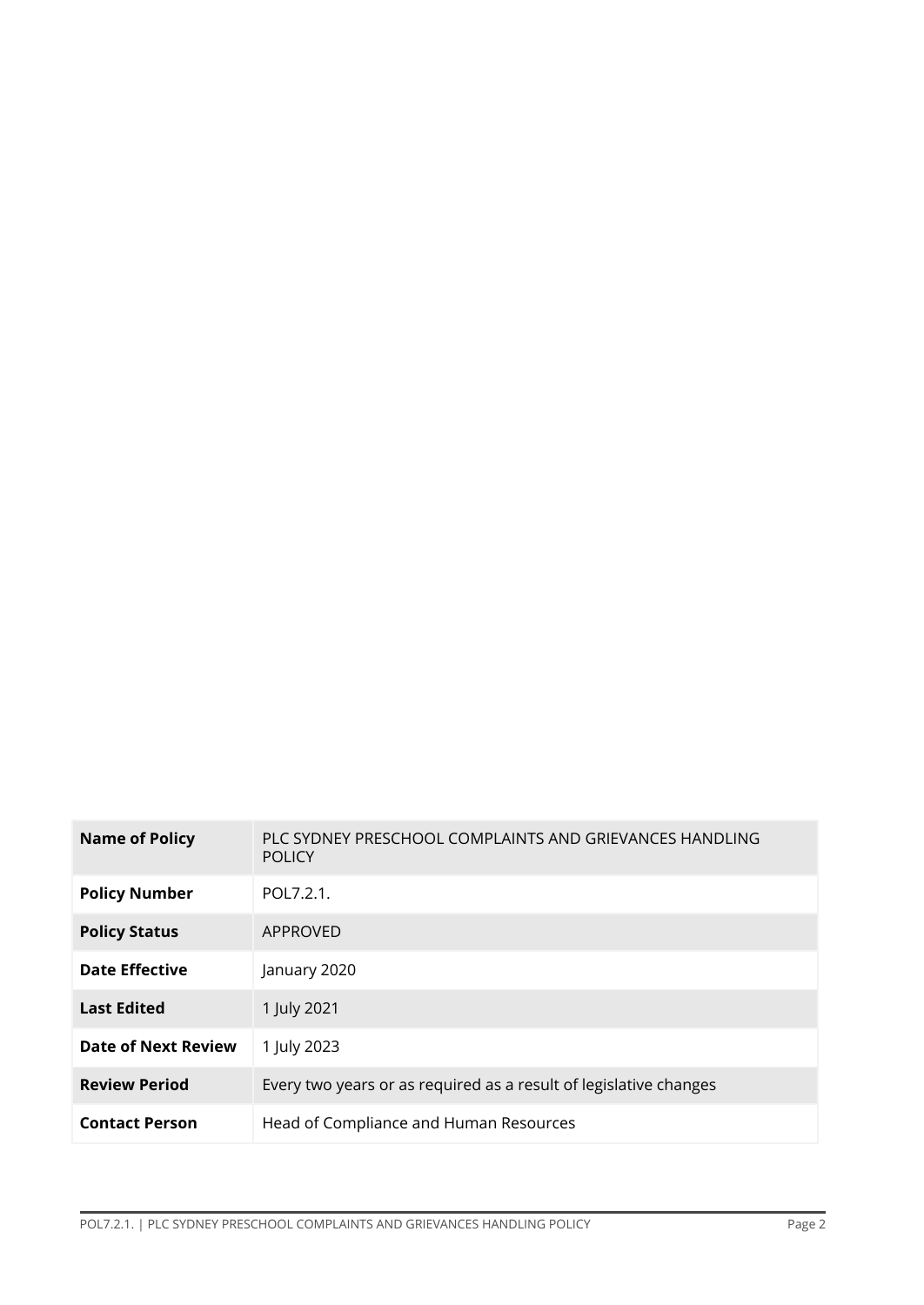## **TABLE OF CONTENTS**

| <b>1 LEGISLATION AND REFERENCES</b>   | $\overline{\mathbf{4}}$ |
|---------------------------------------|-------------------------|
| <b>2 INTRODUCTION</b>                 | 4                       |
| <b>3 OUTCOMES</b>                     | $\boldsymbol{4}$        |
| <b>4 STRATEGIES</b>                   | 5                       |
| <b>4.1 MAKING A COMPLAINT</b>         | 5                       |
| <b>4.2 RESPONSIVENESS</b>             | 5                       |
| <b>4.3 MANAGING A COMPLAINT</b>       | 5                       |
| <b>4.4 NOTIFIABLE COMPLAINT</b>       | 6                       |
| <b>4.5 DIRECT COMPLAINTS</b>          | 6                       |
| <b>4.6 FOLLOW UP AND REVIEW</b>       | 6                       |
| <b>5 ROLES AND RESPONSIBILITIES</b>   | 7                       |
| <b>6 POLICY EVALUATION AND REVIEW</b> | 8                       |
| <b>7 ACKNOWLEDGEMENT</b>              | 9                       |
|                                       |                         |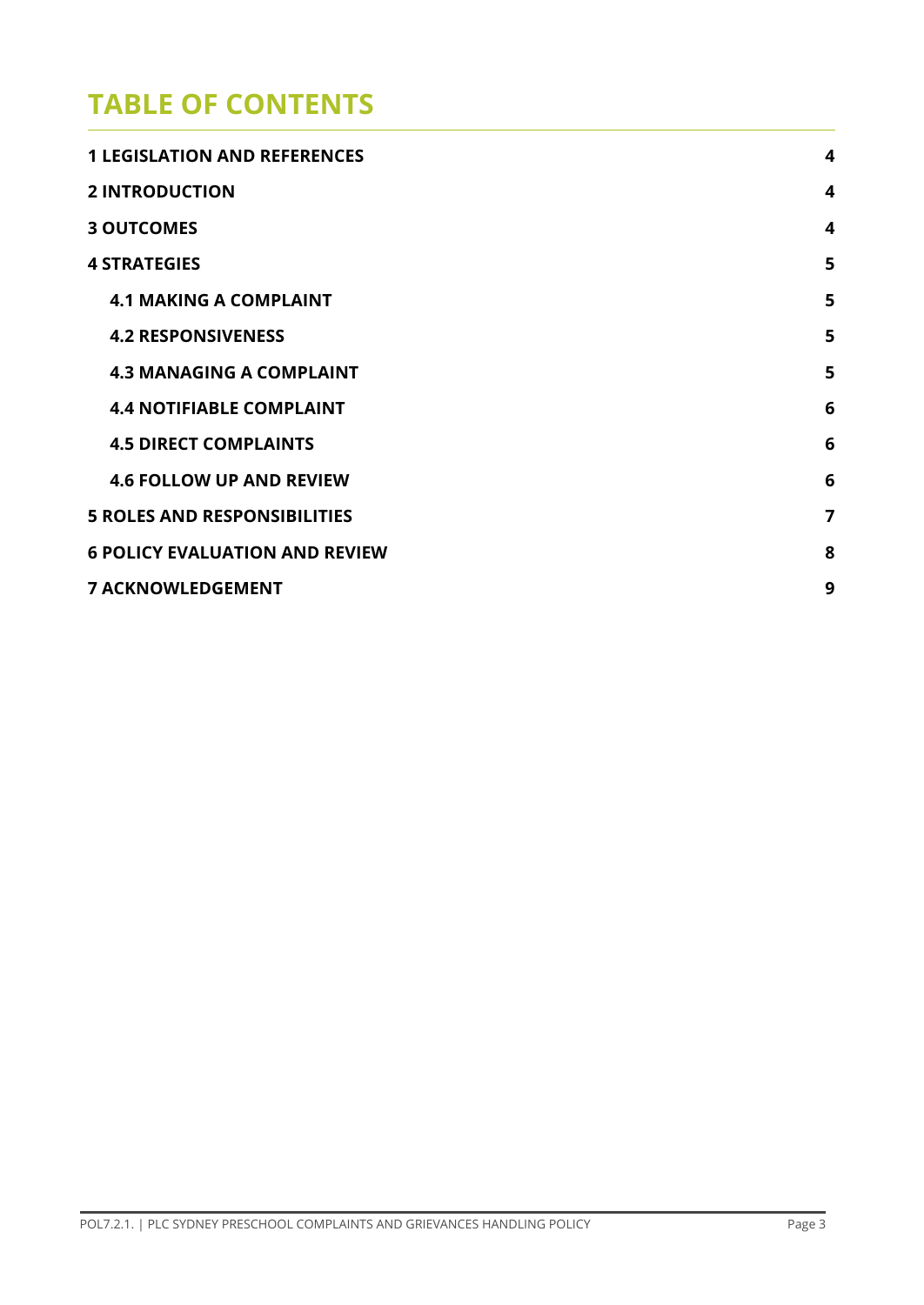# <span id="page-3-0"></span>**1 LEGISLATION AND REFERENCES**

This information refers to Quality Area 7 of the National Quality Standards: LEADERSHIP AND SERVICE MANAGEMENT.

- *Education and Care National Law Act 2010*
- *Education and Care National Regulations 2011*
- *Privacy and Personal Information Protection Act 1998 (NSW)*
- *● Health Records and Information Privacy Act 2002*
- *● Privacy Act 1988 (Cth)*
- *● Privacy Regulations 2006 (Cth)*
- National Quality Standards Quality Area 2: Children's Health and Safety Standard 2.1, 2.3
- National Quality Standard, Quality Area 7: Leadership and Service Management Standard 7.1

<span id="page-3-1"></span>

| <b>Section / Regulation</b> | <b>Description</b>                                                               |
|-----------------------------|----------------------------------------------------------------------------------|
| Section 172                 | Offence to fail to display prescribed information                                |
| Section 174                 | Offence to fail to notify certain information to Regulatory Authority<br>Section |
| Regulation 168              | Education and care service must have policies and procedures                     |
| Regulation 170              | Policies and procedures to be followed                                           |
| <b>Regulation 171</b>       | Policies and procedures to be kept available                                     |
| Regulation 172              | Notification of change to policies or procedures                                 |
| Regulation 173              | Prescribed information to be displayed                                           |
| Regulation 176              | Time to notify certain information to Regulatory Authority                       |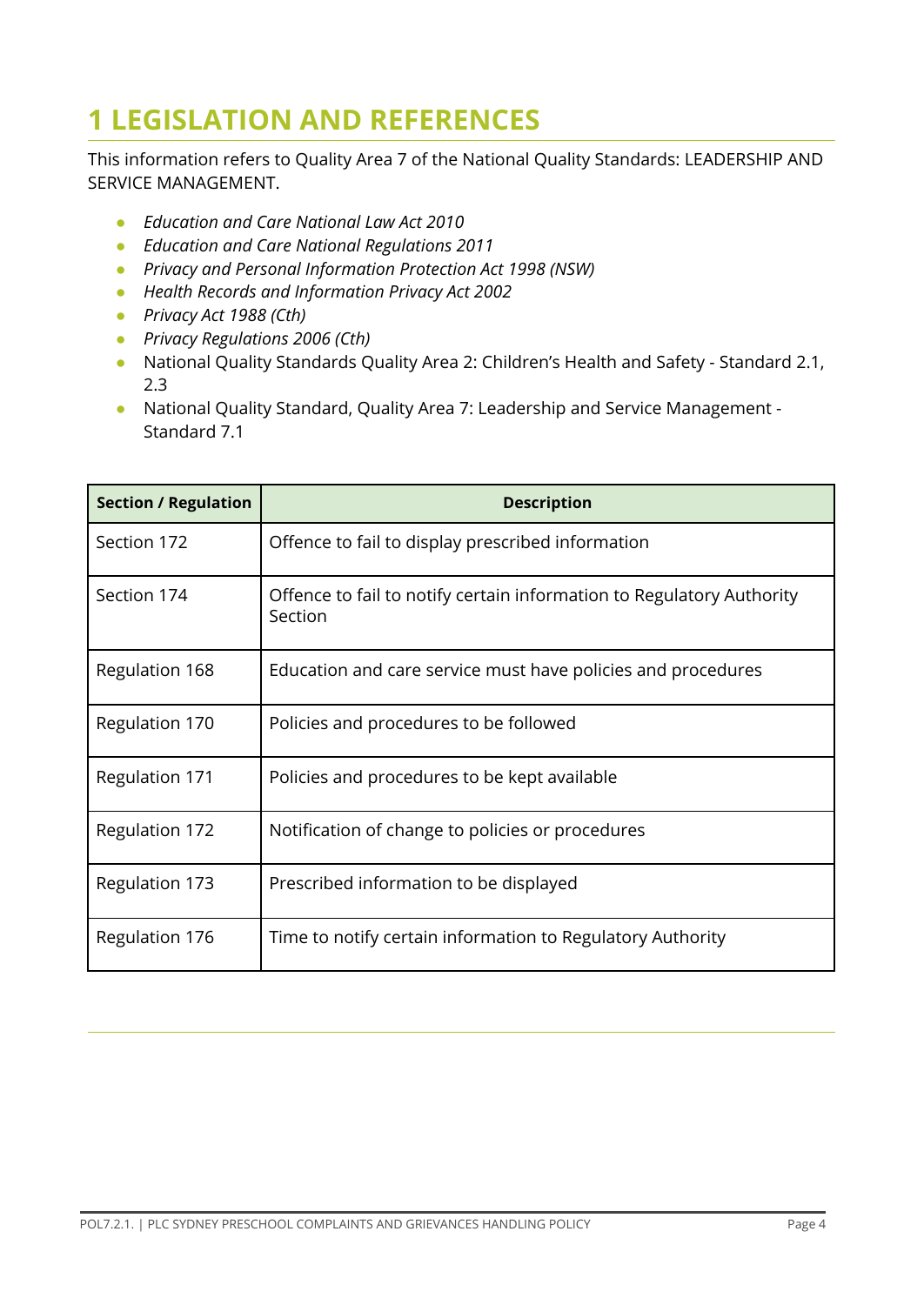# **2 INTRODUCTION**

The Preschool affirms that people have a right to question and influence decisions made and services provided. We take complaints seriously and manage them in a confidential, timely, transparent and meaningful way. We recognise that families, educators, other staff and the community need to feel confident that any concerns or issues they may raise will be handled promptly and professionally. We will provide effective complaints management with meets our families needs. We achieve this by:

- Maintaining the confidentiality of all parties in line with Policy and legislative requirements.
- Acknowledging that the common goal is to achieve an outcome acceptable to all parties.
- Acting in good faith and in a calm and courteous manner.
- Showing respect and understanding of each other's point of view and value difference, rather than judge and blame.
- Recognising that all parties have rights and responsibilities which must be balanced.
- Complaints will be handled objectively and complainants will not suffer any reprisals from making a complaint.

## <span id="page-4-0"></span>**3 OUTCOMES**

The PLC Sydney Preschool values the feedback of Educators, staff, families and the wider community as a mechanism to support the continuous improvement of the Preschool. The *Education and Care Services National Regulations* require approved providers to ensure their service have policies and procedures in place for dealing with complaints

## <span id="page-4-1"></span>**4 STRATEGIES**

#### <span id="page-4-2"></span>**4.1 MAKING A COMPLAINT**

Written guidelines detailing complaint procedures are available to families.

- Families may make a complaint directly to the child's Educator, the Approved Provider or the Nominated Supervisor.
- Educators will discuss complaints procedures with families and encourage them to raise any issues they have.
- Families are provided with the Preschool's email address and phone details on Orientation Day. Families will be encouraged to converse with Educators at pick up and drop off times, and may email or call during the day.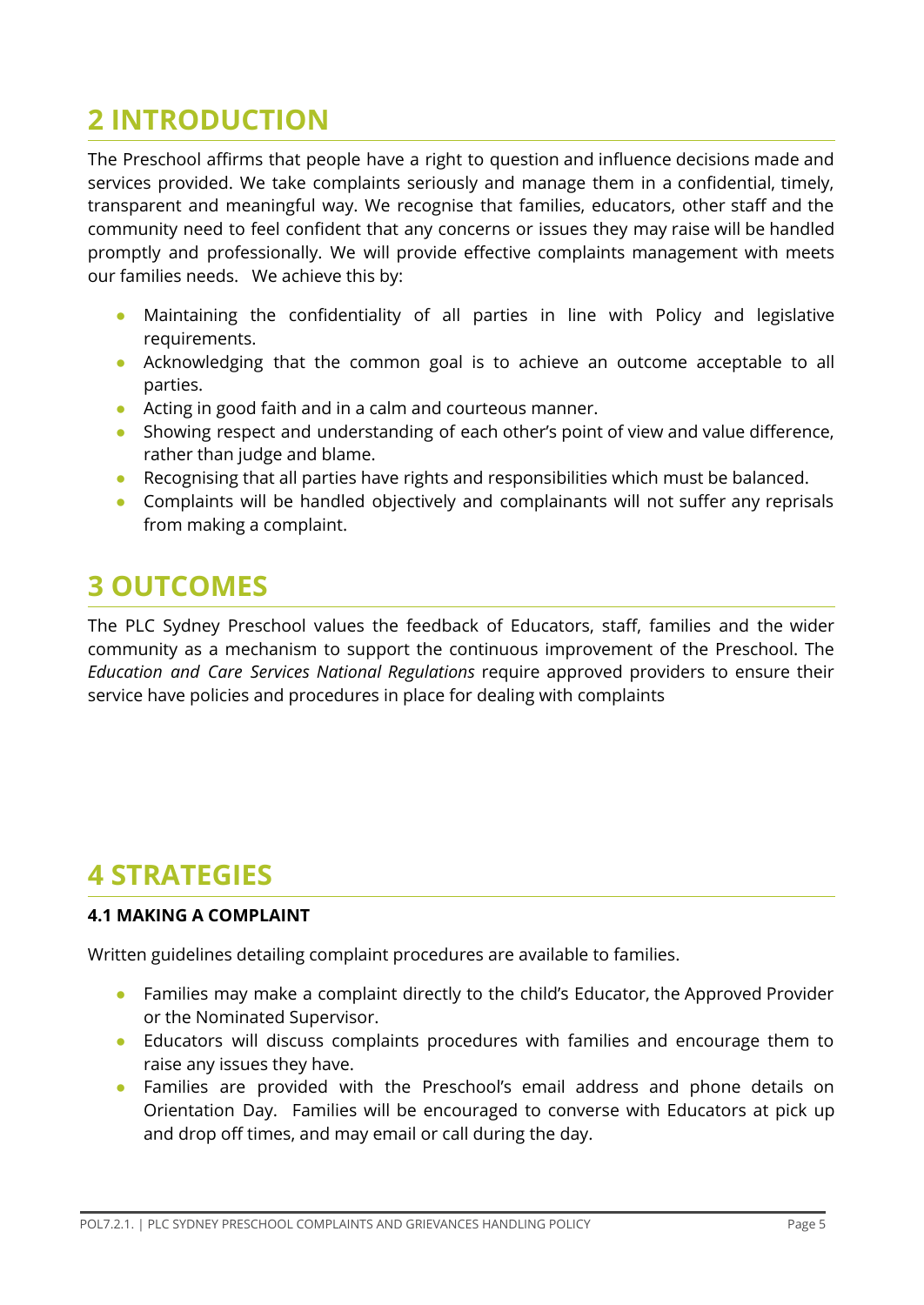● Feedback from families is encouraged through various surveys and Educators and staff will take this into account in ongoing planning and quality improvement. Families will be informed of how their feedback has contributed to improvements made in the Preschool.

#### <span id="page-5-0"></span>**4.2 RESPONSIVENESS**

All complaints will be acknowledged and responded to as soon as practicable. Complaints will be dealt with in a timely manner and complainants will be kept informed about the progress of their complaint and anticipated timeframes. Allegations or suspected harm or risk of harm to a child or possible victims of crime, will be actioned immediately by urgent referral or reporting to the relevant agency.

Refer to ACECQA for relevant timeframes: <https://www.acecqa.gov.au/resources/applicatoins/notification-types-and-timeframes>

#### <span id="page-5-1"></span>**4.3 MANAGING A COMPLAINT**

Where possible, complaints will be dealt with immediately, by the child's Educator as this is usually the person with the closest relationship with the family. If the complaint is about an issue that the Educator considers to be outside their control, or the family does not feel they wish to share it with the Educator, the complainant will be directed to the Nominated Supervisor or appropriate person for their complaint to be resolved.

Where an Educator believes they will have to share a confidence with another person, in order to resolve an issue or the nature of a complaint required that a third party has to be informed, in order to meet legislative requirements, they will inform the family of the need, prior to any further discussions on the matter.

- The complaint will be documented and any legal requirements in relation to the complaint considered, such as the need to notify regulatory authorities.
- The complainant will be asked to provide information regarding how the situation could be rectified to their satisfaction.
- If possible, the problem will be resolved immediately. If this is not possible, the complainant will be advised that the issue will be given high priority and dealt with as soon as possible.
- If the issues are complex the complainant will be asked to put their concerns in writing.
- Where mediation is required all parties will have the right to agree to the appointment of the mediator.
- Each step of any dispute resolution will be documented through a grievance record and signed as true record by all parties involved. These records will be kept on file for future reference.
- Regular review, Nominated Supervisor will be made of the progress of each individual case to ensure that the resolution is progressing as expected and that no further action is required.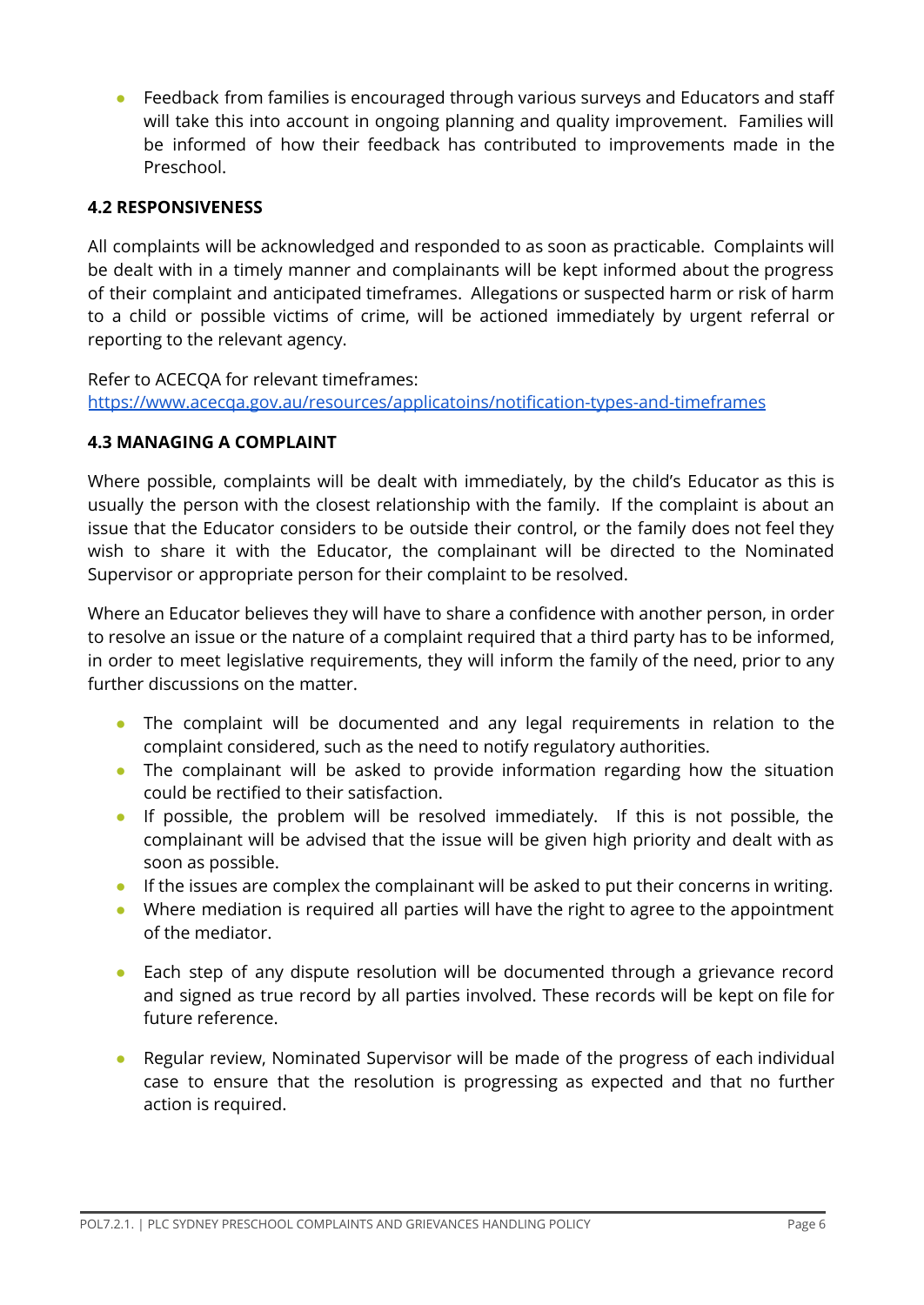• Contact details for the purpose of reporting feedback or complaints are displayed in the foyer of the service.

#### <span id="page-6-0"></span>**4.4 NOTIFIABLE COMPLAINT**

Complaints alleging that the safety, health or wellbeing of a child was or is being compromised, or that the law has been breached must be reported by the Approved Provider to the Regulator Authority within 24 hours of the complaint being made (*Section 174(2)(b)*, *Regulation 176(2)(b*)). Written reports must include:

- $\bullet$  Details of the event or incident.
- The name of the person who initially made the complaint.
- If appropriate, the name of the child concerned and the condition of the child, including a medical or incident report (where relevant).
- Any other information.

Written notification of complaints must be submitted to the regulatory authority through the National Quality Agenda IT System (NQA IT System) using the appropriate forms, which can be found on the Portal: [www.acecqa.gov.au](http://www.acecqa.gov.au)

Approved Providers are required to notify the Regulatory Authority of a complaint that alleges to:

- A serious incident has occurred or is occuring while a child is being educated and cared for by the preschool.
- The National Law and / or national Regulations has been contravened.

A serious incident can include:

- Any incident where you reasonably believe that physical and or sexual abuse of a child has occured or is occurring while the child is being educated and cared for by the preschool.
- Any allegation that sexual or physical abuse of a child has occurred or is occurring while the child is being educated and cared for by the preschool.
- The death of a child while that child is being educated and cared for at the service or following an incident while that child was being cared for by the service.
- A serious injury or trauma while the child is being educated and cared for, which:
- » Required urgent medical attention from a registered medical practitioner; or » The child attended or should have attended a hospital.
- Any incident involving serious illness at the service, where the child attended, or should have attended a hospital (e.g. severe asthma attack, seizure or anaphylaxis).
- Any circumstance where a child appears to be missing or cannot be accounted for.
- Any circumstance where a child appears to have been taken or removed from the service premises by someone not authorised to do this.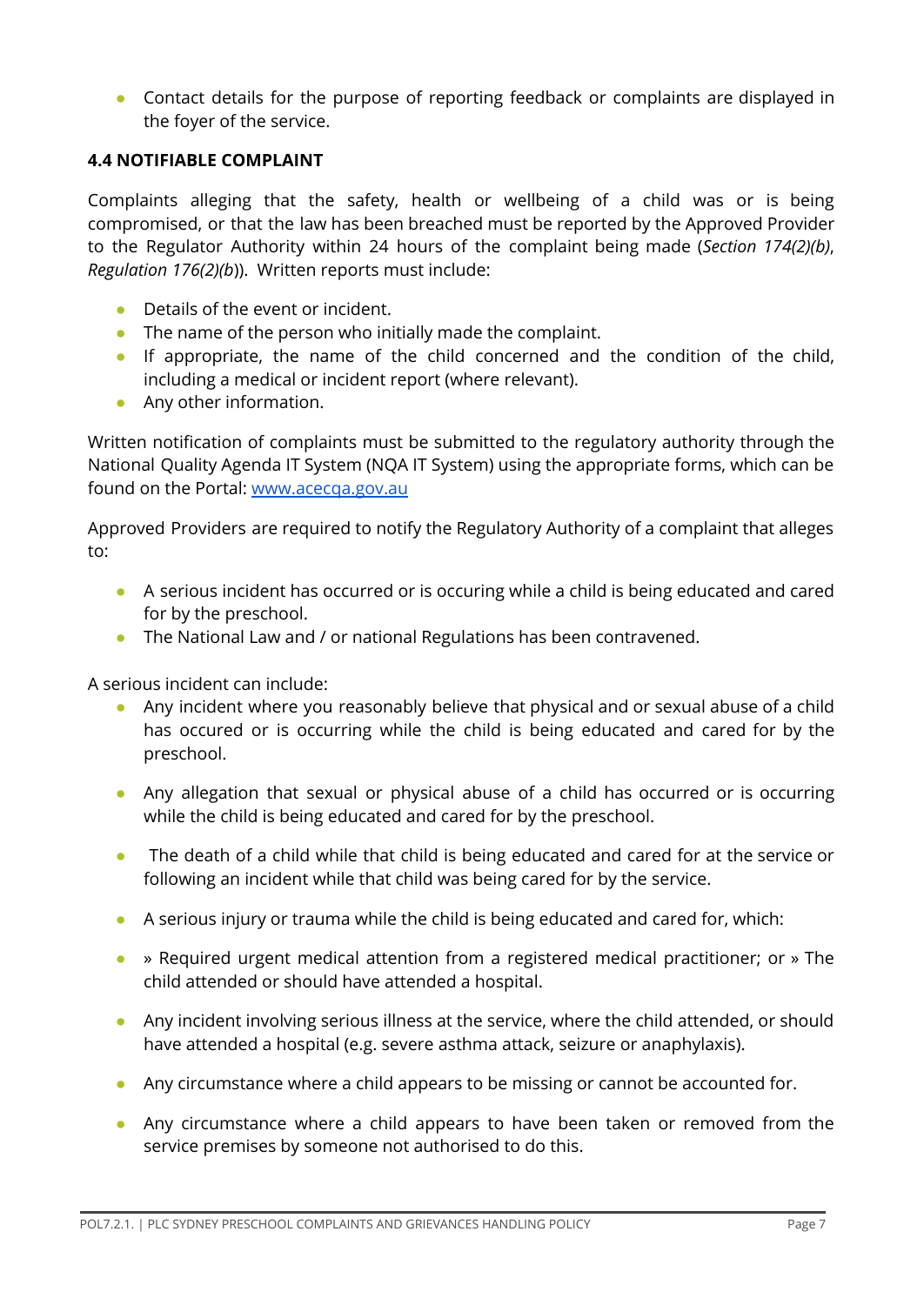- Any circumstance where a child is mistakenly locked in or locked out of the service premises or any part of the premises .
- Any emergency for which emergency services attended. NOTE: It does not mean an incident where emergency services attended as a precaution.

A serious injury, illness or trauma includes but is not limited to:

- Amputation
- Anaphylactic reaction requiring hospitalisation
- Asthma requiring hospitalisation
- Broken bone/Fractures
- Bronchiolitis
- Burns
- Diarrhoea requiring hospitalisation
- Epileptic seizures
- Head injuries
- Measles
- Meningococcal infection
- Sexual assault
- Witnessing violence or a frightening event

#### <span id="page-7-0"></span>**4.5 DIRECT COMPLAINTS**

Families can make a complaint directly to the Regulator Authority where the complaint alleges that:

- The safety, health or wellbeing of a child or children was or is being compromised while that child or children is or are being educated and cared for by the Preschool.
- The relevant legislation has been contravened.

Contact details are made available to families through our policy folder and displayed in the foyer of the preschool.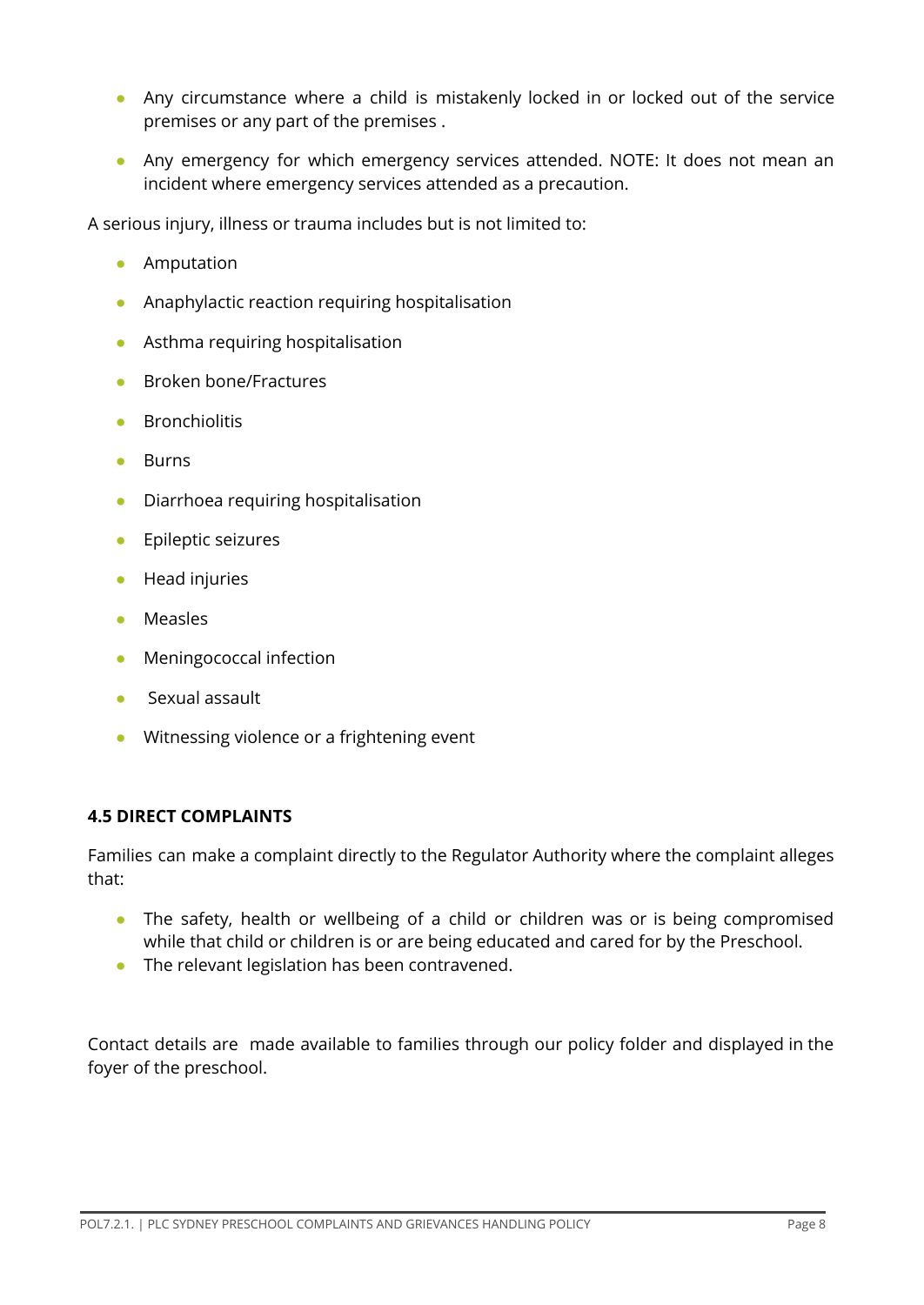#### <span id="page-8-0"></span>**4.6 FOLLOW UP AND REVIEW**

Each complaint will be viewed as an opportunity for improvement. After the complaint or grievance has been dealt with, it will be analysed to determine if any policy or procedural changes need to be implemented.

The Approved Provider will follow through to determine that complaints and grievances have been successfully resolved to everyone's satisfaction. Families will be contacted to determine if they were satisfied with the way the issue was resolved, and Educators will be consulted about the outcome from an operational viewpoint.

## <span id="page-8-1"></span>**5 ROLES AND RESPONSIBILITIES**

| <b>ROLE</b>          | <b>AUTHORITY/RESPONSIBILITY FOR</b>                                                                                                                                                                                                                                                                                                                                                                                                                                                                                                                                                                                                                                                                                                                                                                                                                                                                                                                                                                                                                                                                                                                                 |  |  |  |
|----------------------|---------------------------------------------------------------------------------------------------------------------------------------------------------------------------------------------------------------------------------------------------------------------------------------------------------------------------------------------------------------------------------------------------------------------------------------------------------------------------------------------------------------------------------------------------------------------------------------------------------------------------------------------------------------------------------------------------------------------------------------------------------------------------------------------------------------------------------------------------------------------------------------------------------------------------------------------------------------------------------------------------------------------------------------------------------------------------------------------------------------------------------------------------------------------|--|--|--|
| Approved Provider    | When a complaint or grievance has been assessed as<br>$\bullet$<br>'notifiable', the Approved Provider must notify the<br>Regulatory Authority within 24 hours.<br>In instances where the complainant reports directly to the<br>$\bullet$<br>Regulatory Authority, the Approved Provider will still have<br>responsibility for investigating and dealing with the<br>complaint or grievance as outlined in this Policy, in addition<br>to cooperating with any investigation by the Regulatory<br>Authority.<br>Identifying, preventing and addressing potential concerns<br>$\bullet$<br>before they become formal complaints/grievances.<br>Ensuring that the address and telephone number of the<br>$\bullet$<br>regulatory Authority is displayed prominently aqt the main<br>entrance of the Preschool.<br>Advising parents/guardians and any other new members of<br>$\bullet$<br>the PLC Sydney Preschool of the Complaints and<br>Grievances Policy and procedures upon enrolment.<br>Ensuring that this policy is available for inspection at the<br>$\bullet$<br>Preschool at all times.<br>Providing a Complaints and Grievances Register.<br>$\bullet$ |  |  |  |
| Nominated Supervisor | Responding to and resolving issues as they arise where<br>$\bullet$<br>practicable.<br>Discussing minor complaints directly with the party involved<br>$\bullet$<br>as a first step towards resolution.<br>Informing complainants of the Preschool's Complaints and<br>$\bullet$<br>Grievances Policy, recording all complaints and grievances<br>in the Register.<br>Notifying the Approved Provider if the complaint escalates<br>$\bullet$<br>or is unable to be resolved appropriately in a timely<br>manner.                                                                                                                                                                                                                                                                                                                                                                                                                                                                                                                                                                                                                                                   |  |  |  |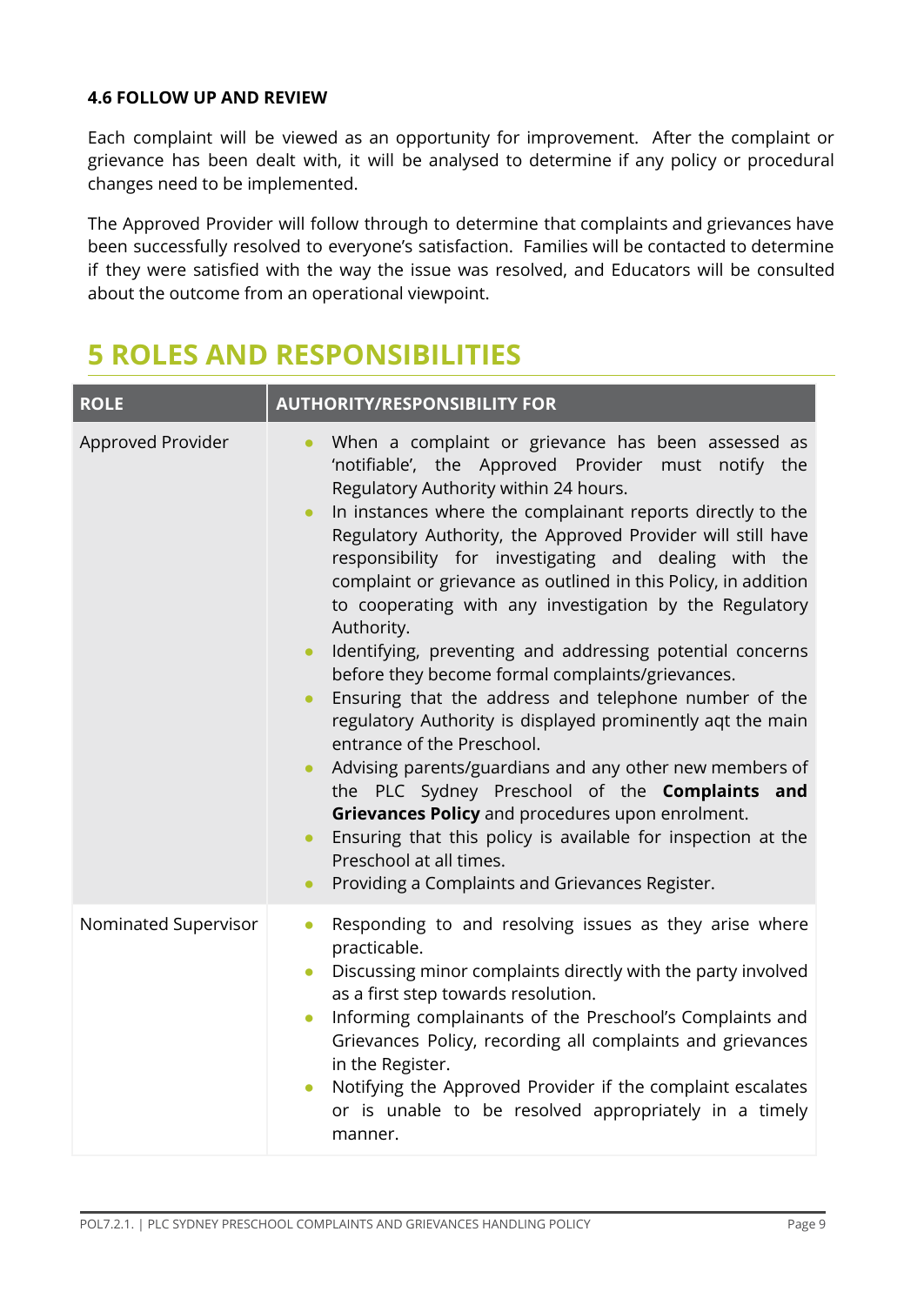|                 | Providing information as requested by the Approved<br>$\bullet$<br>Provider e.g. written reports relating to the grievance.<br>Complying with the PLC Sydney Preschool's Privacy and<br>$\bullet$<br>Confidentiality Policy and maintaining confidentiality at all<br>times.<br>Working cooperatively with the Approved Provider, in any<br>$\bullet$<br>investigations related to a complaint made.                                                                                                                                                                                                                                                                   |
|-----------------|------------------------------------------------------------------------------------------------------------------------------------------------------------------------------------------------------------------------------------------------------------------------------------------------------------------------------------------------------------------------------------------------------------------------------------------------------------------------------------------------------------------------------------------------------------------------------------------------------------------------------------------------------------------------|
| Educators       | Ensure that grievances and complaints are dealt with in<br>$\bullet$<br>accordance with this policy.<br>Listen to and aim to resolve complaints and grievances in a<br>$\bullet$<br>positive way.<br>Report any grievances and complaints to the Nominated<br>Supervisor and maintain all relevant documentation.<br>As requested, support the Nominated Supervisor and<br>Approved Provider in the above roles.                                                                                                                                                                                                                                                       |
| <b>Families</b> | Raising a complaint directly with the person involved, in an<br>$\bullet$<br>attempt to resolve the matter without recourse to the<br>complaints and grievances procedures.<br>Communicating any concerns relating to the management<br>$\bullet$<br>or operation of the Preschool as soon as practicable.<br>Raising any unresolved issues or serious concerns directly<br>$\bullet$<br>with the Approved Provider, via the Nominated Supervisor<br>or staff.<br>Maintaining complete confidentiality at all times.<br>$\bullet$<br>Cooperating with request to provide relevant information<br>$\bullet$<br>when requested in relation to complaints and grievances. |

## <span id="page-9-0"></span>**6 POLICY EVALUATION AND REVIEW**

This Policy will be monitored to ensure compliance with legislative requirements and unless deemed necessary through the identification of practice gaps, the Preschool will review this Policy every two years.

Families and staff are essential stakeholders in the Policy review process and will be given opportunity and encouragement to be actively involved.

In accordance with R.172 of the *Education and Care Services National Regulations*, the Preschool will ensure that families of children enrolled at the Preschool are notified at least 14 days prior to making any change or a Policy or Procedure that may have significant impact on the provision of education and care to any child enrolled at the Preschool; a family's ability to utilise the Preschool; the fees charged or the ways in which fees are collected.